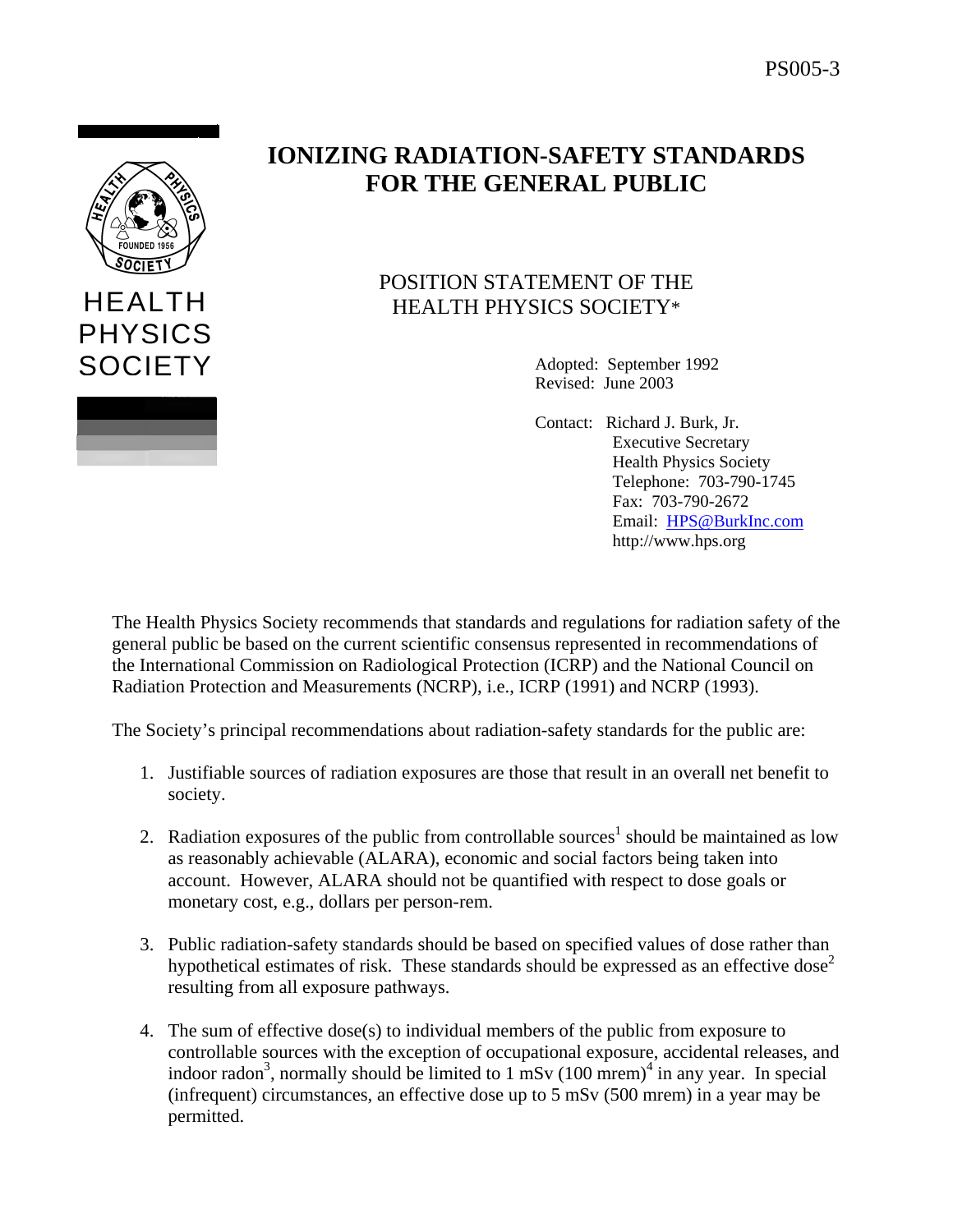- 5. Constraints should be applied to each controllable source of public exposure to ensure that the dose limit for an individual from all controllable sources combined will be met. An effective dose of 0.25 mSv (25 mrem) in any year to individual members of the public is a suitable source constraint in most cases. In special circumstances, an effective dose higher than  $0.25$  mSv in a year may be permitted.
- 6. The Health Physics Society supports the establishment of an acceptable dose of radiation of 1 mSv/y (100mrem/y) above the annual natural radiation background. At this dose, risks of radiation-induced health effects are either nonexistent or too small to be observed.

## **Footnotes**

<sup>1</sup> A controllable source is any source of radiation exposure for which reasonable actions can be taken to limit radiation exposure without resulting in adverse effects on individuals. Examples of controllable sources include:

- Any source of man-made radiation exposure in the workplace (i.e., occupational exposure).
- Any facility or other operation that results in releases of man-made or technologically enhanced, naturally occurring radionuclides to the environment.
- Exposures from radiation-producing machines.
- Any localized areas of environmental contamination resulting from planned or accidental releases of radioactive material or disposal of radioactive waste.
- Technologically enhanced, naturally occurring radioactive material.
- Medical exposures to individuals who are not the subject of the medical procedure resulting in the exposure.
- Indoor radon.

Examples of sources that are not controllable include:

- Natural terrestrial background radiation.
- Cosmic radiation.
- Naturally occurring radioactive material present inside the body.
- Medical exposures to individuals who are the subject of the medical procedure resulting in the exposure.
- Global fallout of radionuclides from atmospheric testing of nuclear weapons.
- Regional or global radioactive contamination from accidental releases of radioactive material.